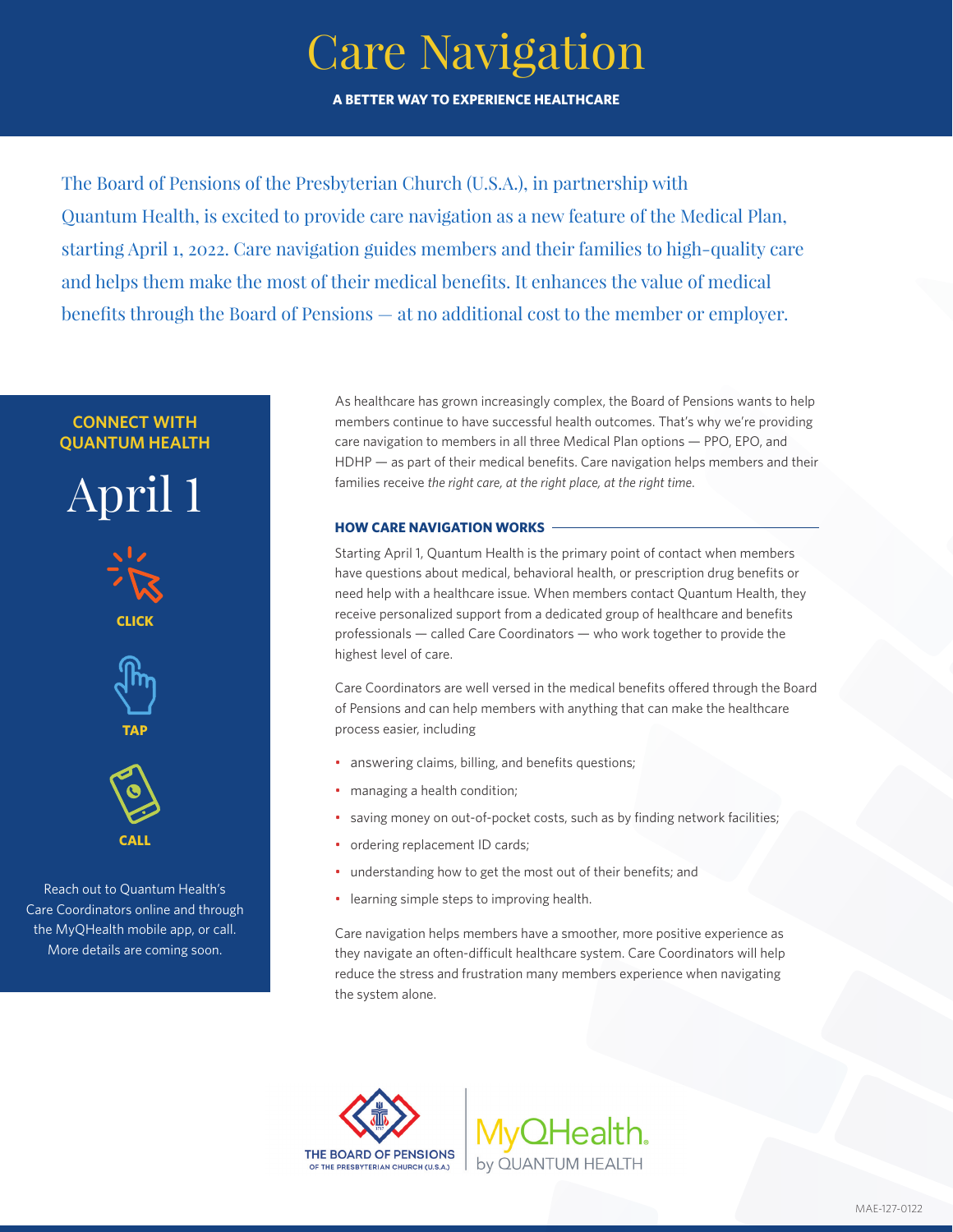

### **WHAT'S STAYING THE SAME**

The medical coverage features members rely on continue to work seamlessly:

- Members still have access to the same Blue Cross Blue Shield (BCBS) national provider network, which is the largest in the nation and the best for our members throughout the country.
- Highmark BCBS continues to process medical claims.
- Express Scripts continues to administer prescription drug benefits.
- Deductibles, coinsurance, copays, and out-of-pocket maximum amounts remain the same.
- The same medical care and services, including behavioral healthcare and prescription drugs, are covered by the plan.

For members who have been working with a Highmark BCBS nurse for support with a health issue, a Quantum Health Care Coordinator will reach out in March about transitioning to Quantum Health April 1.

Care navigation is not available to members enrolled in Triple-S, GeoBlue, or the Medicare Supplement Plan. Medicare Supplement Plan members continue to contact Highmark as before, and members with medical coverage through Triple-S and GeoBlue continue to contact those service providers.

Visit **pensions.org/care-navigation** for more information.

### **ABOUT QUANTUM HEALTH**

With more than 20 years of experience, Quantum Health brings specialized clinical expertise and healthcare industry knowledge. Quantum Health is dedicated to supporting and guiding members on their healthcare journeys and helping them realize a better healthcare experience. It's all they do, and they are recognized as the best in the field of care navigation.

### **WE'RE STILL HERE FOR YOU**

The Board of Pensions is still here to answer *any* questions. We remain responsible for all aspects of benefits, and we are *always* here to serve.

If you have questions, call the Board of Pensions at **800-773-7752 (800-PRESPLAN)** Monday through Friday, 8:30 a.m. to 7 p.m. ET.

### **For members**

We continue to be the primary point of contact for questions about

- pension benefits;
- death and disability benefits; and
- the Medicare Supplement Plan.

### **For employers**

Employers continue to contact the Board of Pensions with questions about

- benefits selection;
- cost; and
- administration.

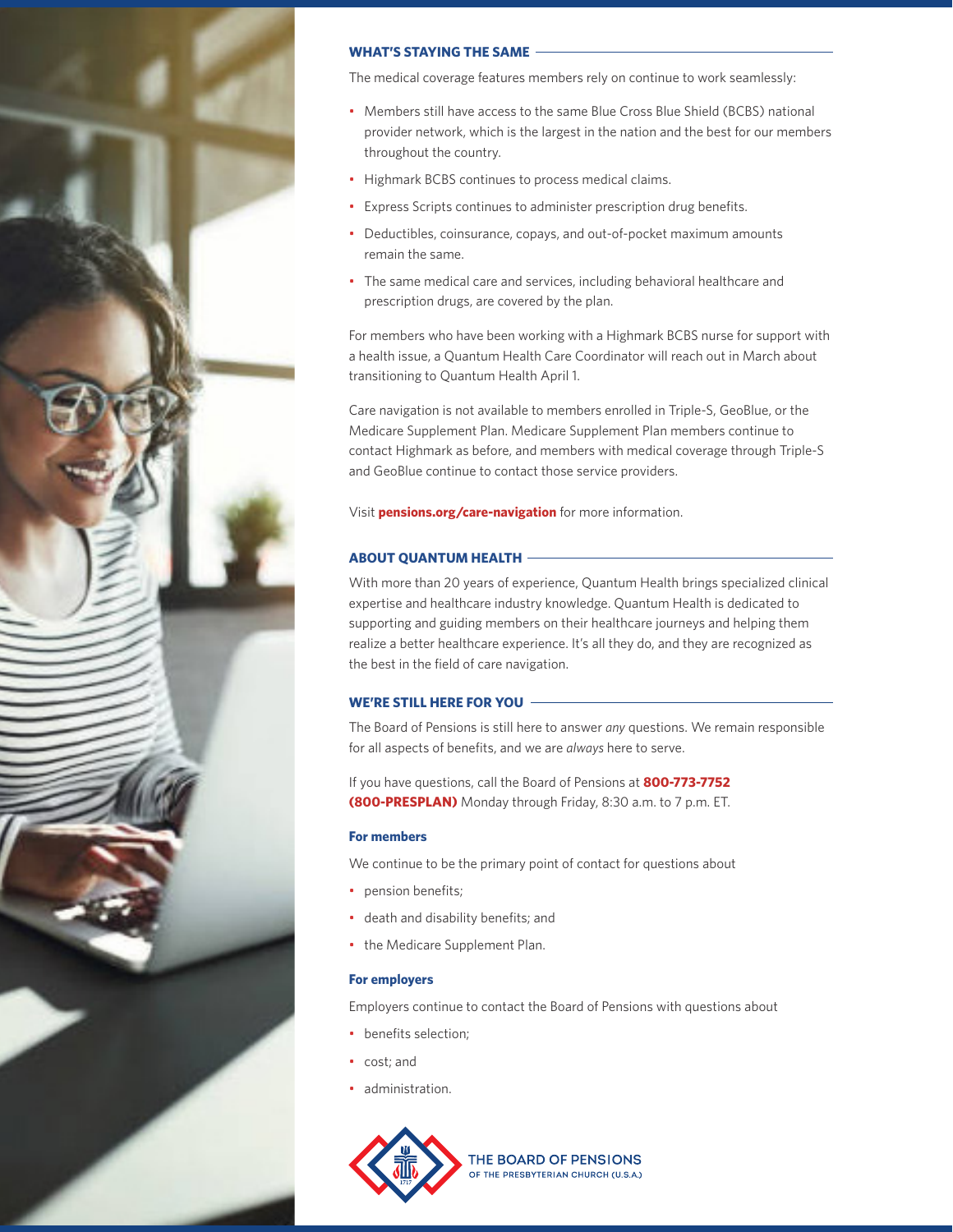# The Assistance Program

As the agency of the Presbyterian Church (U.S.A.) that administers benefits, and provides assistance and education, the Board of Pensions is keenly aware of unmet financial needs among our members.

The Assistance Program is one way we express care for one another. It can help you — and all eligible members of the Benefits Plan of the PC(USA) — with financial assistance. This includes any member who serves the Church as well as members who work for an organization affiliated with the PC(USA), such as senior housing and care facilities, colleges and universities, and camps and conference centers.

### **GRANTS FOR ALL MEMBERS, INCLUDING MINISTERS**

**The following grants are available to all eligible members enrolled in the medical or pension plan.**

### **ADOPTION ASSISTANCE \$6,500**

You may receive assistance at the completion of an adoption to help with a portion of adoption-related expenses. Your adopted child must be a dependent under age 21 and can be adopted domestically or internationally.

### **TRANSITION-TO-COLLEGE ASSISTANCE Up to \$3,000**

If you have a child entering post-high school education, you may be eligible to receive assistance for expenses, such as a computer. Any dependent up to age 26 may be eligible if enrolled at a college, university, community college, or technical or trade school (excludes post-baccalaureate education). And, if the child attends a PC(USA) college or university, you may be eligible for an additional \$1,000.

### **EMERGENCY ASSISTANCE Up to \$5,000**

If you need financial help because of an emergency, such as a natural disaster or unexpected expense, the Board may be able to help through a one-time grant. Talk to your employer about applying for this type of assistance because it is initiated by them. Groups of members affected by natural disasters may also apply.



THE BOARD OF PENSIONS OF THE PRESBYTERIAN CHURCH (U.S.A.)

**We encourage all Benefits Plan members to review eligibility requirements to see if they may qualify to receive a grant. Eligibility varies but typically is based on income and other factors. For applications and more details, see pensions.org/assistance. SUPPORT FOR EVERY STEP**



### **Adoption Assistance \$6,500**



**Transition-to-College Assistance \$2,000 to \$3,000**



**Emergency Assistance Up to \$5,000**